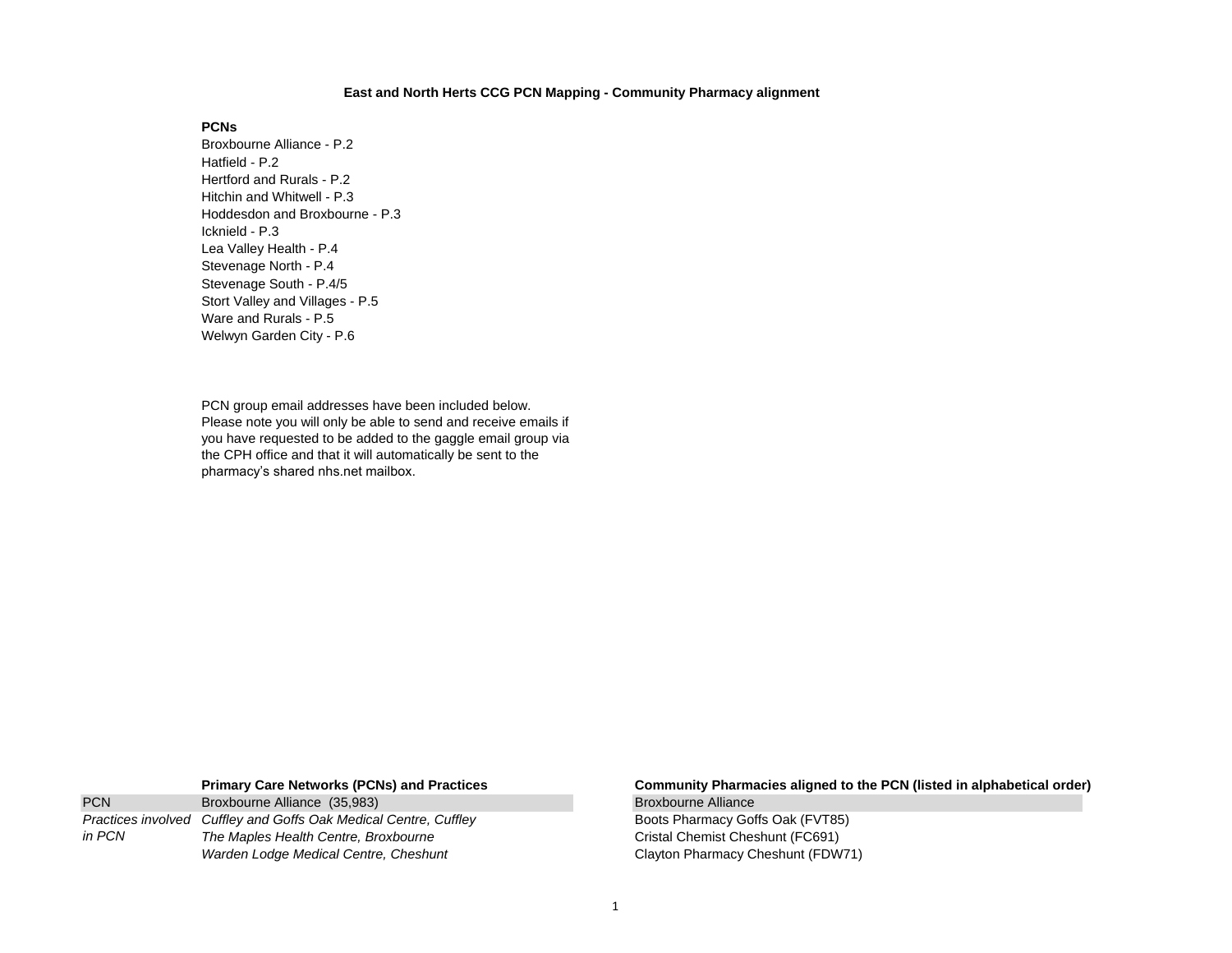# **Primary Care Networks (PCNs) and Practices Community Pharmacies aligned to the PCN (listed in alphabetical order)** Day Lewis Pharmacy Broxbourne (FD714) Salepick Pharmacy Cuffley (FAH42) Swan Pharmacy Cheshunt (FCP33) **CP Lead: Marc Nathan, Boots Pharmacy Goffs Oak** [cpbroxbournealliancepcn@gaggle.email](mailto:cpbroxbournealliancepcn@gaggle.email)

PCN Hatfield (52,119) **Hatfield** (52,119)

Asda Pharmacy Hatfield (FDW45) *Lister House Surgery* Boots Pharmacy Hatfield (FJL44) **Potterells Medical Centre** Cohens Chemist Hatfield (FKC02) *Wrafton House Surgery* Jade Pharmacy Hatfield (FWM41) Jhoots Pharmacy Hatfield (FXH92) Jhoots Pharmacy Brookmans Park (FLM57) Kean Pharmacy Welham Green (FNV17) Tesco Pharmacy Hatfield (FL209) **CP Lead: Dharmesh Patel, Kean Pharmacy Welham Green** [cphatfieldpcn@gaggle.email](mailto:cphatfieldpcn@gaggle.email)

PCN Hertford and Rurals (51,683) Hertford and Rurals (51,683)

Andrews Pharmacy Ware (FEV06) **New River Health Centre Avenue Pharmacy Bengeo (FNE02) Avenue Pharmacy Bengeo (FNE02) Wallace House, Hertford Community Community Community Community Boots Pharmacy Hertford (FK502)** Watton Surgery, Watton-at-Stone Crescent Pharmacy Hertford (FC215) Lloyds Pharmacy Hertford (FME98) Sheffield Pharmacy Hertford (FRH38) St Andrews Pharmacy Hertford (FKP55) Tesco Pharmacy Hertford (FLM19) Well Pharmacy Hertford (FMF53) **CP Lead: Neil Shah, Boots Pharmacy Hertford** [cphertfordandruralspcn@gaggle.email](mailto:cphertfordandruralspcn@gaggle.email)

PCN Hitchin and Whitwell (63,697) Hitchin and Whitwell (63,697) *Practices involved Cancroft Medical Centre, Hitchin* **Chemist Hitchin (FY170) Bell Chemist Hitchin (FY170)** *Regal Chambers Surgery, Hitchin* Cross Chemist Hitchin (FPG27) *in PCN*

*Practices involved* 

*Practices involved* 

*in PCN*

*in PCN*

**Bridge Cottage Surgery, Welwyn Boots Pharmacy High Street Hitchin (FG165)** Boots Pharmacy High Street Hitchin (FG165) **Portmill Surgery, Hitchin Bridge Cottage Pharmacy Welwyn (FTV61)** Bridge Cottage Pharmacy Welwyn (FTV61) Whitwell Surgery, Whitwell **Littlering Communist Clubs** Lloyds Pharmacy 41 Bancroft Hitchin (FGQ55) Lloyds Pharmacy 97 Bancroft Hitchin (FNY63) Nu Cross Chemist Hitchin (FJW18) **CP Lead: Jay Vekaria, Bridge Cottage Pharmacy Welwyn**

2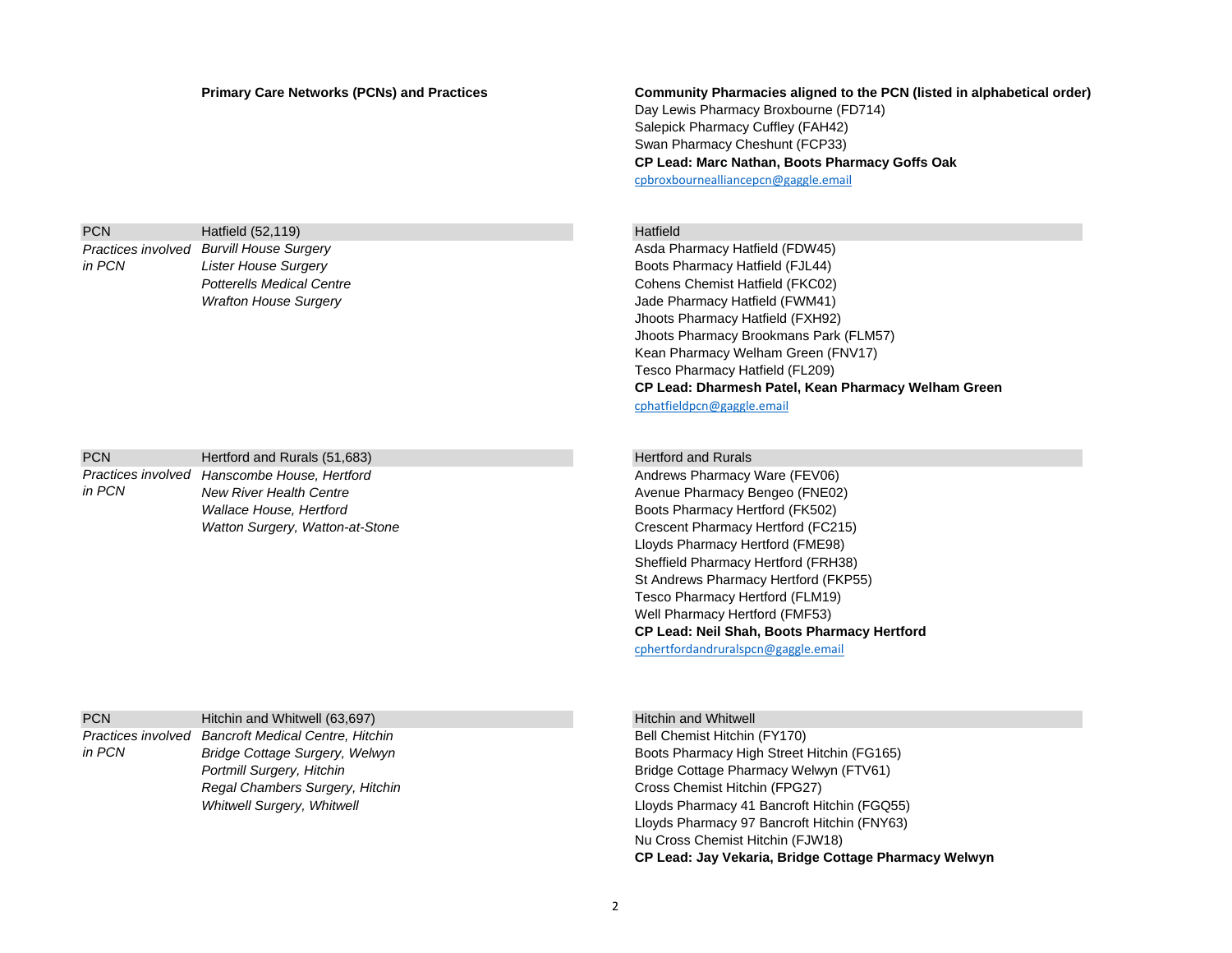# PCN Hoddesdon and Broxbourne (42,182) Hoddesdon and Broxbourne (42,182) *Hailey View Surgery, Hoddesdon* Elgon Chemist Broxbourne (FDK78) *Practices involved in PCN*

| <b>PCN</b> | Icknield (57,320)                                | Icknield |
|------------|--------------------------------------------------|----------|
|            | Practices involved Birchwood Surgery, Letchworth | Ashwell  |
| in PCN     | Garden City Surgery, Letchworth                  | Boots P  |
|            | Nevells Road Surgery, Letchworth                 | Globe F  |
|            | Sollershott Surgery, Letchworth                  | Grange   |
|            | Ashwell Surgery, Ashwell                         | Jackma   |
|            | The Baldock Surgery, Baldock                     | Lloyds I |

| <b>PCN</b> | Lea Valley Health (41,344)                                       |
|------------|------------------------------------------------------------------|
|            | Practices involved Cromwell and Wormley Medical Centre, Cheshunt |
| in PCN     | High Street Surgery, Cheshunt                                    |
|            | Stanhope Surgery, Waltham Cross                                  |
|            | Stockwell Lodge Medical Centre, Cheshunt                         |

**Primary Care Networks (PCNs) and Practices Community Pharmacies aligned to the PCN (listed in alphabetical order)** [cphitchinandwhitwellpcn@gaggle.email](mailto:cphitchinandwhitwellpcn@gaggle.email)

**Boots Pharmacy Hoddesdon (FFV36)** Park Lane Surgery, Broxbourne **Mark Lane Surgery, Broxbourne Hoddesdon Pharmacy Hoddesdon (FLV38)** *The Limes Surgery, Hoddesdon* Laxtons Pharmacy Broxbourne (FDV25) Lloyds Pharmacy Sainsburys Hoddesdon (FPJ58) Lloyds Pharmacy Fawkon Walk Hoddesdon (FX040) Ware Cross Pharmacy Hoddesdon (FE817) Well Pharmacy Hoddesdon (FH787) **CP Lead: Karsan Chandegra, Ware Cross Pharmacy Hoddesdon**

[cphoddesdonandbroxbournepcn@gaggle.email](mailto:cphoddesdonandbroxbournepcn@gaggle.email)

Ashwell Pharmacy Ashwell (FQF86) **Boots Pharmacy Letchworth (FEY31)** Globe Pharmacy Letchworth (FLQ01) *Sollershott Surgery, Letchworth* Grange Pharmacy Letchworth (FMJ00) Jackmans Pharmacy Letchworth (FA883) Lloyds Pharmacy Letchworth (FJH92) Lloyds Pharmacy Baldock (FKH38) Lloyds Pharmacy Sainsbury's Letchworth (FVJ85) Manor Pharmacy Letchworth (FKT16) Morrisons Pharmacy Letchworth (FMT82) Superdrug Pharmacy Letchworth (FWX89) Tesco Pharmacy Baldock (FLX85) **CP Lead: Sachin Shah, Jackmans Letchworth** [cpicknieldpcn@gaggle.email](mailto:cpicknieldpcn@gaggle.email)

## Lea Valley Health

*Cromwell and Wormley Medical Centre, Cheshunt* Boots Pharmacy Waltham Cross (FRJ54) **Boots Pharmacy Cheshunt (FRW21) Cheshunt Pharmacy Cheshunt (FT020)** Coyle Chemist Waltham Cross (FRY60) Croft Chemist Wormley (FPC23) Lex Pharmacy Cheshunt (FC400) Niti Pharmacy Waltham Cross (FEK46) Punni Pharmacy Cheshunt (FG500) Tesco Pharmacy Cheshunt (FLC02) Whitefield Chemist Cheshunt (FXV76)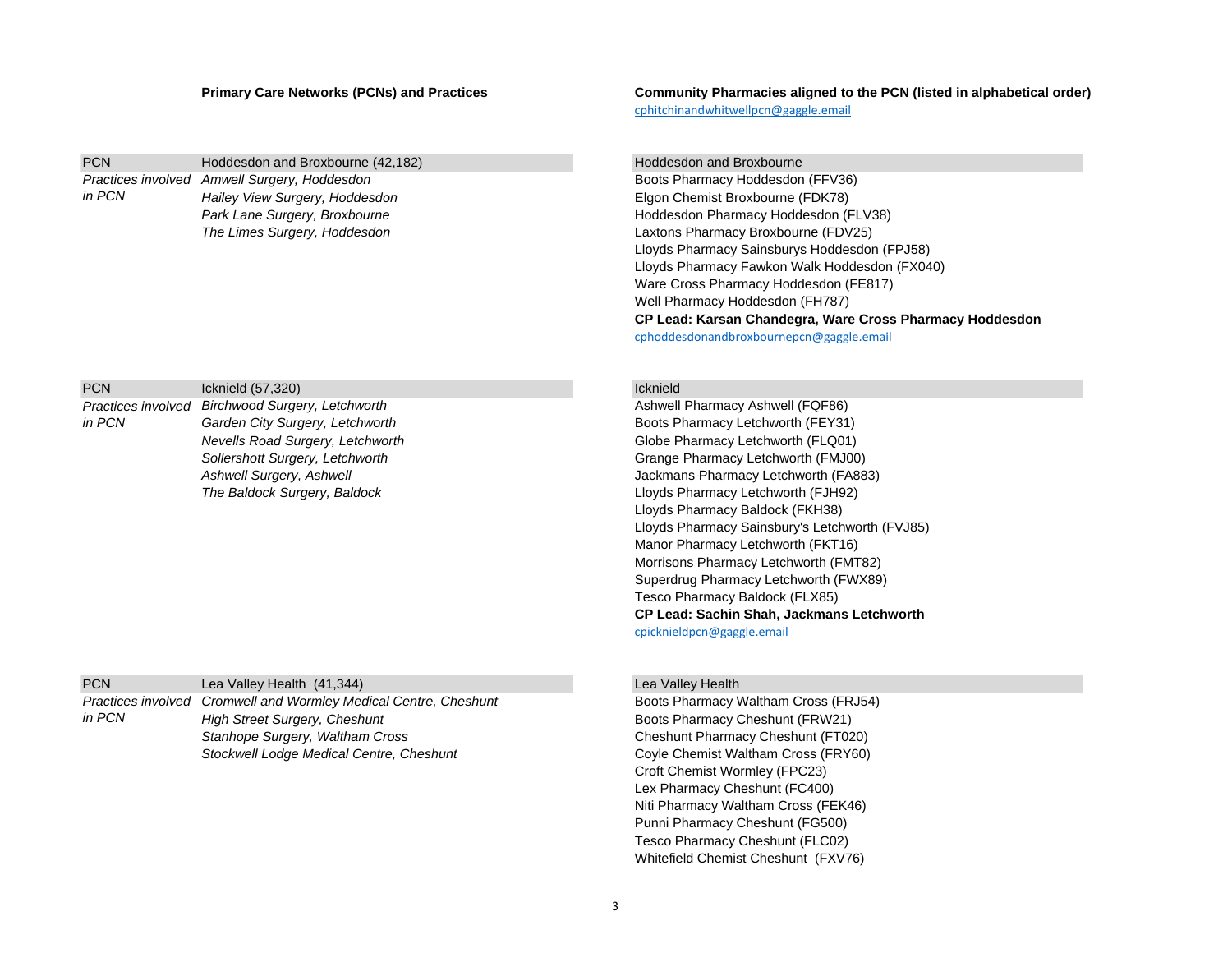**PCN** Stevenage North (55,699) Stevenage North (55,699) *Practices involved in PCN*

| <b>PCN</b> | Stevenage South (56,328)                  |
|------------|-------------------------------------------|
|            | Practices involved Bedwell Medical Centre |
| in PCN     | Knebworth and Marymead Surgery, Knebworth |
|            | <b>King George Surgery</b>                |
|            | Shephall Health Centre                    |

PCN Stort Valley and Villages (64,682) Stort Valley and Villages (64,682) *Church Street Partnership, Bishop's Stortford* Boots Pharmacy Bishops Stortford (FRV59) *Much Hadham Health Centre* **Hobbs Pharmacy Bishops Stortford (FLV92)** Hobbs Pharmacy Bishops Stortford (FLV92) *Parsonage Surgery, Bishop's Stortford* JE Williamson Chemist Bishops Stortford (FTE33) *South Street Surgery, Bishop's Stortford* Lloyds Pharmacy Bishops Stortford (FXN52) *Practices involved in PCN*

**Primary Care Networks (PCNs) and Practices Community Pharmacies aligned to the PCN (listed in alphabetical order) CP Lead: Sheelan Shah, Lex Pharmacy Cheshunt** [cpleavalleyhealthpcn@gaggle.email](mailto:cpleavalleyhealthpcn@gaggle.email)

Archer Pharmacy Stevenage (FEA73) **Stanmore Medical Group Coopers Chemist Stevenage (FA888) Symonds Green Health Centre Jhoots Pharmacy Stevenage (FQM19)** Jhoots Pharmacy Stevenage (FQM19) Lloyds Pharmacy Magpie Crescent Stevenage (FHE66) Lloyds Pharmacy Hitchin Road Stevenage (FJG35) MD Chemist Stevenage (FK140) Oval Pharmacy Stevenage (FHC89) St Nicholas Pharmacy Stevenage (FH880) Stearns Pharmacy Stevenage (FAY86) Stevenage Pharmacy Stevenage (FHE75) **CP Lead: Mohamed Moledina, Archer Pharmacy Stevenage** [cpstevenagenorthpcn@gaggle.email](mailto:cpstevenagenorthpcn@gaggle.email)

## **Stevenage South**

Anderson Chemist Stevenage (FAJ64) Asda Pharmacy Stevenage (FD124) Bedwell Pharmacy Stevenage (FDG33) **Boots Pharmacy Queensway Stevenage (FNX42)** Boots Pharmacy Roaring Meg Stevenage (FTK88) Lloyds Pharmacy Knebworth (FY639) Medix Pharmacy Stevenage (FW448) Oaks Cross Pharmacy Stevenage (FFF22) Superdrug Pharmacy Stevenage (FC307) Tesco Pharmacy The Forum Stevenage (FRF64) Tesco Pharmacy Broadwater Stevenage (FLM36) Well Pharmacy 108 Broadwater Stevenage (FEG10) Well Pharmacy 241 Broadwater Stevenage (FMT64) **CP Lead: Indira Shah, Oaks Cross Pharmacy Stevenage** [cpstevenagesouthpcn@gaggle.email](mailto:cpstevenagesouthpcn@gaggle.email)

**Bell Pharmacy Sawbridgeworth (FGE24)** Tesco Pharmacy Bishops Stortford (FAY98)